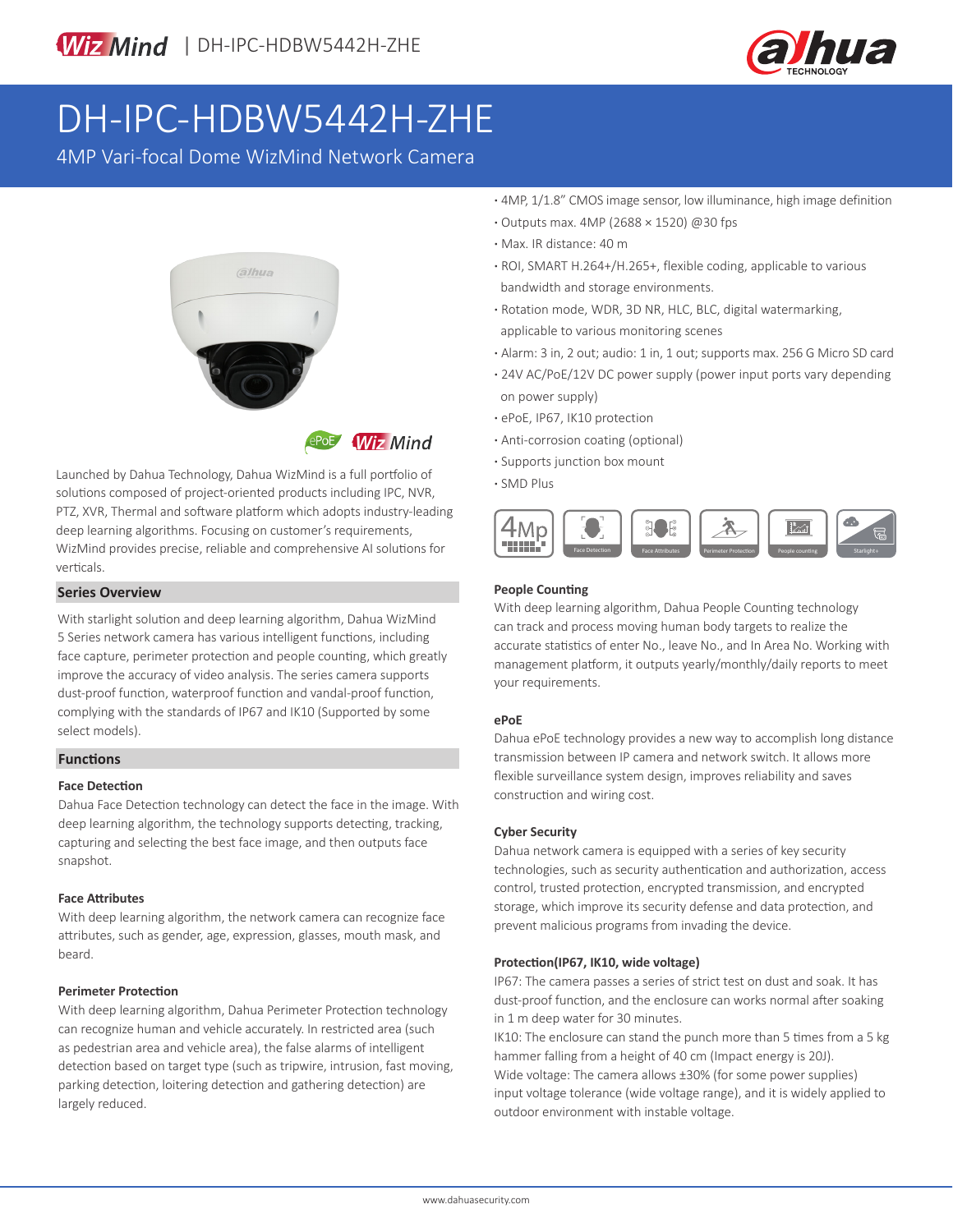### Wiz Mind | DH-IPC-HDBW5442H-ZHE

Face Detection

| <b>Technical Specification</b>  |                           |                                                                                                                      |                     |                                |                               |  |                                                | Support the counting of enter number, leave number<br>and pass number, and displaying and outputting yearly/<br>monthly/daily reports.<br>Support the counting of number in area, and 4 rules<br>configuration. Count number of people or stay time and<br>link alarm.<br>Support queue management, and 4 rules configuration.<br>Count number of people or stay time and link alarm. |
|---------------------------------|---------------------------|----------------------------------------------------------------------------------------------------------------------|---------------------|--------------------------------|-------------------------------|--|------------------------------------------------|---------------------------------------------------------------------------------------------------------------------------------------------------------------------------------------------------------------------------------------------------------------------------------------------------------------------------------------------------------------------------------------|
| Camera                          |                           |                                                                                                                      |                     |                                |                               |  |                                                |                                                                                                                                                                                                                                                                                                                                                                                       |
| Image Sensor                    |                           | $1/1.8$ " CMOS                                                                                                       |                     |                                |                               |  | People Counting                                |                                                                                                                                                                                                                                                                                                                                                                                       |
| Max. Resolution                 |                           | 2688 (H) × 1520 (V)                                                                                                  |                     |                                |                               |  |                                                |                                                                                                                                                                                                                                                                                                                                                                                       |
| <b>ROM</b>                      |                           | 128 MB                                                                                                               |                     |                                |                               |  | Intelligent Search                             | Work together with Smart NVR to perform refine                                                                                                                                                                                                                                                                                                                                        |
| <b>RAM</b>                      |                           | 1 GB                                                                                                                 |                     |                                |                               |  |                                                | intelligent search, event extraction and merging to event<br>videos.                                                                                                                                                                                                                                                                                                                  |
| <b>Scanning System</b>          |                           | Progressive                                                                                                          |                     |                                |                               |  | Video                                          |                                                                                                                                                                                                                                                                                                                                                                                       |
| <b>Electronic Shutter Speed</b> |                           | Auto/Manual 1/3 s-1/100,000 s                                                                                        |                     |                                |                               |  |                                                | H.265; H.264; H.264H; H.264B; MJPEG (only supported                                                                                                                                                                                                                                                                                                                                   |
| Min. Illumination               |                           | 0.003 Lux@F1.8 (Color, 30IRE)<br>0.0003 Lux@F1.8 (B/W, 30IRE)<br>0 Lux (Illuminator on)                              |                     |                                |                               |  | Video Compression<br>Smart Codec               | by the sub stream)<br>Smart H.265+/H.264+                                                                                                                                                                                                                                                                                                                                             |
| S/N Ratio                       |                           | $>56$ dB                                                                                                             |                     |                                |                               |  |                                                | Main stream: 2688 × 1520 (1 fps-25/30 fps)<br>$1920 \times 1080$ (1 fps-50/60 fps)<br>Sub stream: D1 (1 fps-50/60 fps)<br>Third stream: 1080p (1 fps-25/30 fps)<br>*The values above are the max. frame rates of each<br>stream; for multiple streams, the values will be subjected<br>to the total encoding capacity.                                                                |
| <b>Illumination Distance</b>    |                           | 40 m (131.2 ft) (IR LED)                                                                                             |                     |                                |                               |  | Video Frame Rate                               |                                                                                                                                                                                                                                                                                                                                                                                       |
| Illuminator On/Off Control      |                           | Auto/Manual                                                                                                          |                     |                                |                               |  |                                                |                                                                                                                                                                                                                                                                                                                                                                                       |
| <b>Illuminator Number</b>       |                           | 3 (IR LED)                                                                                                           |                     |                                |                               |  |                                                |                                                                                                                                                                                                                                                                                                                                                                                       |
| Pan/Tilt/Rotation Range         |                           | Pan: 0°-355°<br>Tilt: 0°-80°                                                                                         |                     |                                |                               |  | <b>Stream Capability</b>                       | 3 streams                                                                                                                                                                                                                                                                                                                                                                             |
| Lens                            |                           | Rotation: 0°-355°                                                                                                    |                     |                                |                               |  | Resolution                                     | 2688 × 1520; 2560 × 1440; 2304 × 1296; 1080p (1920 ×<br>1080); 1.3M (1280 × 960); 720p (1280 × 720); D1 (704<br>x 576/704 x 480); VGA (640 x 480); CIF (352 x 288/352<br>$\times$ 240)                                                                                                                                                                                                |
| Lens Type                       |                           | Motorized vari-focal                                                                                                 |                     |                                |                               |  | <b>Bit Rate Control</b>                        | CBR/VBR                                                                                                                                                                                                                                                                                                                                                                               |
| Mount Type                      |                           | $\phi$ 14                                                                                                            |                     |                                |                               |  | Video Bit Rate                                 | H.264: 32 kbps-8192 kbps                                                                                                                                                                                                                                                                                                                                                              |
| Focal Length                    |                           | 2.7 mm-12 mm                                                                                                         |                     |                                |                               |  |                                                | H.265: 32 kbps-8192 kbps                                                                                                                                                                                                                                                                                                                                                              |
| Max. Aperture                   |                           | F1.8 (Constant)                                                                                                      |                     |                                |                               |  | Day/Night                                      | Auto (ICR)/Color/B/W                                                                                                                                                                                                                                                                                                                                                                  |
| Field of View                   |                           | Horizontal: 107°-44°<br>Vertical: 69°-29°                                                                            |                     |                                |                               |  | <b>BLC</b>                                     | Yes                                                                                                                                                                                                                                                                                                                                                                                   |
|                                 |                           | Diagonal: 134°-53°                                                                                                   |                     |                                |                               |  | <b>HLC</b>                                     | Yes                                                                                                                                                                                                                                                                                                                                                                                   |
| Iris Type                       |                           | Auto                                                                                                                 |                     |                                |                               |  | <b>WDR</b>                                     | 140 dB                                                                                                                                                                                                                                                                                                                                                                                |
| Close Focus Distance            |                           | W/T: 1.2 m (3.9 ft)                                                                                                  |                     |                                |                               |  | Scene Self-adaptation<br>(SSA)                 | Yes                                                                                                                                                                                                                                                                                                                                                                                   |
|                                 | Lens                      | Detect                                                                                                               | Observe             | Recognize                      | Identify                      |  | White Balance                                  | Auto/natural/street lamp/outdoor/manual/regional<br>custom                                                                                                                                                                                                                                                                                                                            |
| <b>DORI</b><br>Distance         | W                         | 57.0 m<br>(131.2 ft)                                                                                                 | 23.0 m<br>(75.5 ft) | 11.0 <sub>m</sub><br>(36.1 ft) | 5.7 <sub>m</sub><br>(18.7 ft) |  | Gain Control                                   | Auto/Manual                                                                                                                                                                                                                                                                                                                                                                           |
|                                 | $\top$                    | 130.7 m                                                                                                              | 52.0 m              | 26.0 m                         | 13.0 m                        |  | Noise Reduction                                | 3D NR                                                                                                                                                                                                                                                                                                                                                                                 |
|                                 |                           | (428.8 ft)<br>(42.7 ft)<br>(170.6 ft)<br>(85.3 ft)                                                                   |                     |                                |                               |  | <b>Motion Detection</b>                        | OFF/ON (4 areas, rectangular)                                                                                                                                                                                                                                                                                                                                                         |
| Smart Event                     |                           |                                                                                                                      |                     |                                |                               |  | Region of Interest (RoI)                       | Yes (4 areas)                                                                                                                                                                                                                                                                                                                                                                         |
| IVS<br>Heat Map                 |                           | Abandoned object; missing object<br>Yes                                                                              |                     |                                |                               |  | <b>Electronic Image</b><br>Stabilization (EIS) | Yes                                                                                                                                                                                                                                                                                                                                                                                   |
|                                 | Professional, intelligent |                                                                                                                      |                     |                                |                               |  | <b>Smart Illumination</b>                      | Yes                                                                                                                                                                                                                                                                                                                                                                                   |
|                                 |                           | Tripwire; intrusion; fast moving (the three functions                                                                |                     |                                |                               |  | Defog                                          | Yes                                                                                                                                                                                                                                                                                                                                                                                   |
| IVS (Perimeter Protection)      |                           | support the classification and accurate detection<br>of vehicle and human); loitering detection; people              |                     |                                |                               |  | Image Rotation                                 | 0°/90°/180°/270°                                                                                                                                                                                                                                                                                                                                                                      |
|                                 |                           | gathering; parking detection                                                                                         |                     |                                |                               |  | Mirror                                         | Yes                                                                                                                                                                                                                                                                                                                                                                                   |
|                                 |                           | Face detection; track; optimization; snapshot; report high<br>quality picture; face enhancement; face exposure; face |                     |                                |                               |  | <b>Privacy Masking</b>                         | 4 areas                                                                                                                                                                                                                                                                                                                                                                               |

Audio

attribute extract, 6 attributes and 8 expressions: Gender, age, glasses, expressions (anger, calm, happiness, sadness, disgust, surprise, confusion and fear), mask, beard; face matting setting: face, single inch photo; three snapshot methods: real-time snapshot, optimization snapshot, quality priority; face angle filter; optimization

time setting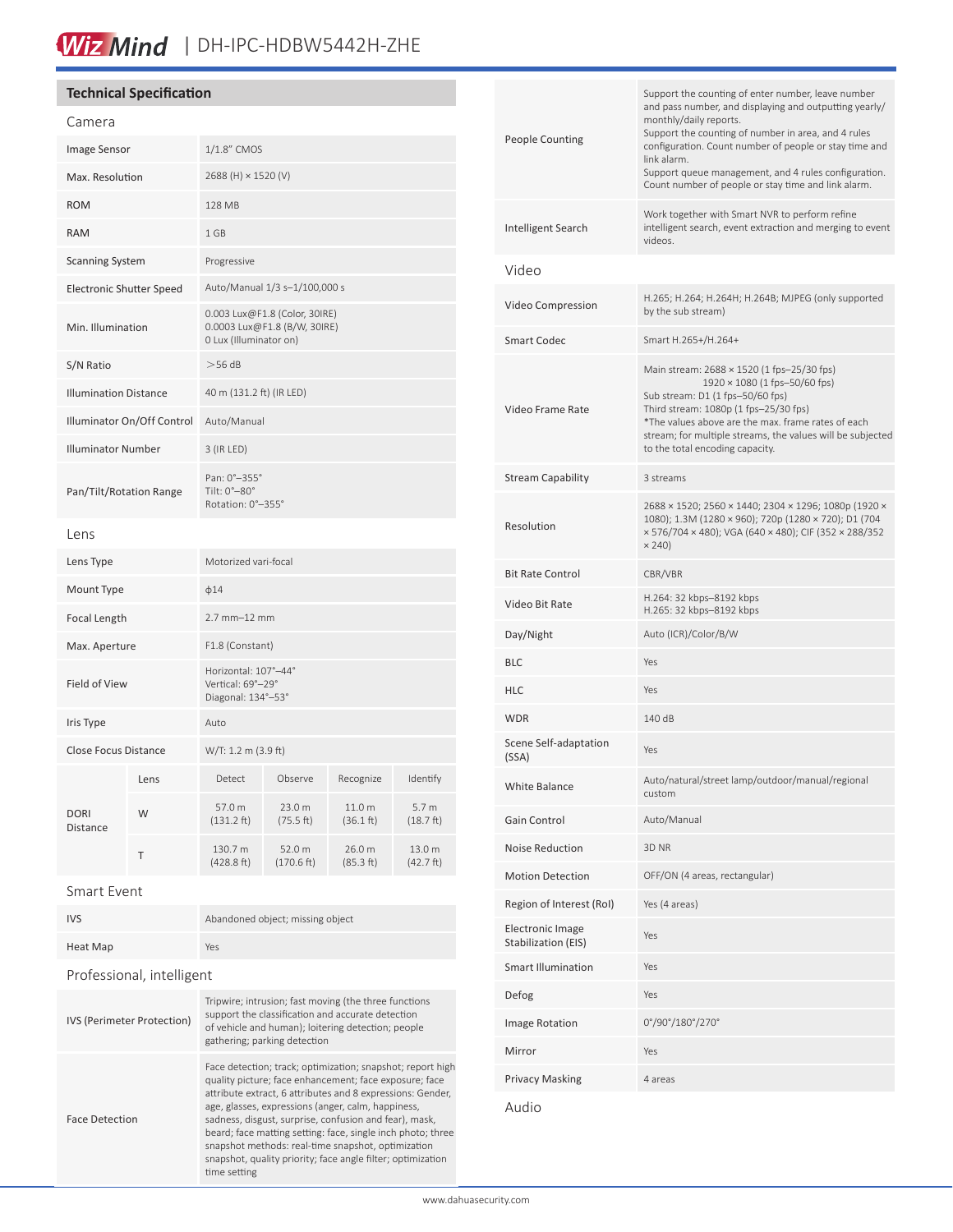### Wiz Mind | DH-IPC-HDBW5442H-ZHE

| <b>Audio Compression</b>    | PCM; G.711a; G.711Mu; G.726; G.723                                                                                                                                                                                                                                                                                                                                                                                                                                                                    |  |  |  |  |  |  |
|-----------------------------|-------------------------------------------------------------------------------------------------------------------------------------------------------------------------------------------------------------------------------------------------------------------------------------------------------------------------------------------------------------------------------------------------------------------------------------------------------------------------------------------------------|--|--|--|--|--|--|
| Alarm                       |                                                                                                                                                                                                                                                                                                                                                                                                                                                                                                       |  |  |  |  |  |  |
| Alarm Event                 | No SD card; SD card full; SD card error; network<br>disconnection; IP conflict; illegal access; motion<br>detection; video tampering; defocus detection; scene<br>changing; intrusion; tripwire; abandoned object;<br>missing object; fast moving; parking detection; loitering<br>detection; people gathering; input abnormal detection;<br>intensity change detection; people counting; face<br>detection; people counting in area; stay alarm; people<br>No. exception detection; queue management |  |  |  |  |  |  |
| Network                     |                                                                                                                                                                                                                                                                                                                                                                                                                                                                                                       |  |  |  |  |  |  |
| Network                     | RJ-45 (10/100 Base-T)                                                                                                                                                                                                                                                                                                                                                                                                                                                                                 |  |  |  |  |  |  |
| <b>SDK and API</b>          | Yes                                                                                                                                                                                                                                                                                                                                                                                                                                                                                                   |  |  |  |  |  |  |
| <b>Cyber Security</b>       | Video encryption; firmware encryption; configuration<br>encryption; Digest; WSSE; account lockout; security logs;<br>IP/MAC filtering; generation and importing of X.509<br>certification; syslog; HTTPS; 802.1x; trusted boot; trusted<br>execution; trusted upgrade                                                                                                                                                                                                                                 |  |  |  |  |  |  |
| Protocol                    | IPv4; IPv6; HTTP; TCP; UDP; ARP; RTP; RTSP; RTCP;<br>RTMP; SMTP; FTP; SFTP; DHCP; DNS; DDNS; QoS; UPnP;<br>NTP; Multicast; ICMP; IGMP; NFS; SAMBA; PPPoE; SNMP                                                                                                                                                                                                                                                                                                                                        |  |  |  |  |  |  |
| Interoperability            | ONVIF (Profile S/Profile G/Profile T); CGI; Milestone;<br>Genetec; P2P                                                                                                                                                                                                                                                                                                                                                                                                                                |  |  |  |  |  |  |
| User/Host                   | 20 (Total bandwidth: 80 M)                                                                                                                                                                                                                                                                                                                                                                                                                                                                            |  |  |  |  |  |  |
| Storage                     | FTP; SFTP; Micro SD card (support max. 256 G); NAS                                                                                                                                                                                                                                                                                                                                                                                                                                                    |  |  |  |  |  |  |
| Browser                     | IE: IE8 and later<br>Chrome<br>Firefox<br>Safari: Safari 12 and later                                                                                                                                                                                                                                                                                                                                                                                                                                 |  |  |  |  |  |  |
| Management Software         | Smart PSS; DSS; DMSS                                                                                                                                                                                                                                                                                                                                                                                                                                                                                  |  |  |  |  |  |  |
| Mobile Phone                | IOS; Android                                                                                                                                                                                                                                                                                                                                                                                                                                                                                          |  |  |  |  |  |  |
| Certification               |                                                                                                                                                                                                                                                                                                                                                                                                                                                                                                       |  |  |  |  |  |  |
| Certification               | CE-LVD: EN62368-1, EN60950-22 (optional)<br>CE-EMC: Electromagnetic Compatibility Directive<br>2014/30/EU<br>FCC: 47 CFR FCC Part 15, Subpart B<br>UL/CUL: UL60950-1 CAN/CSA C22.2 No.60950-1-07,UL<br>50E NEMA Type 4X (optional)                                                                                                                                                                                                                                                                    |  |  |  |  |  |  |
| Port                        |                                                                                                                                                                                                                                                                                                                                                                                                                                                                                                       |  |  |  |  |  |  |
| Audio Input                 | 1 channel (terminal)                                                                                                                                                                                                                                                                                                                                                                                                                                                                                  |  |  |  |  |  |  |
| Audio Output                | 1 channel (terminal)                                                                                                                                                                                                                                                                                                                                                                                                                                                                                  |  |  |  |  |  |  |
| Alarm Input                 | 3 channels in: 5mA 3V-5V DC                                                                                                                                                                                                                                                                                                                                                                                                                                                                           |  |  |  |  |  |  |
| Alarm Output                | 2 channels out: 300mA 12V DC                                                                                                                                                                                                                                                                                                                                                                                                                                                                          |  |  |  |  |  |  |
| Power                       |                                                                                                                                                                                                                                                                                                                                                                                                                                                                                                       |  |  |  |  |  |  |
| Power Supply                | 12V DC (±25%)/24V AC (±30%)/PoE (802.3af)/ePoE                                                                                                                                                                                                                                                                                                                                                                                                                                                        |  |  |  |  |  |  |
| Power Consumption           | Basic power consumption: 3.6W (12V DC); 3.1W (24V<br>AC); 4.4W (PoE)<br>Max. power consumption (H.265 + max. stream +<br>intelligent function + IR LED + focus): 11.7W (12V DC);<br>11.3W (24V AC); 11.9W (PoE)                                                                                                                                                                                                                                                                                       |  |  |  |  |  |  |
| Environment                 |                                                                                                                                                                                                                                                                                                                                                                                                                                                                                                       |  |  |  |  |  |  |
| <b>Operating Conditions</b> | -40°C to +60°C (-40°F to +140°F)/Less than 95% RH                                                                                                                                                                                                                                                                                                                                                                                                                                                     |  |  |  |  |  |  |
| <b>Strorage Conditions</b>  | $-40^{\circ}$ C to +60 $^{\circ}$ C (-40 $^{\circ}$ F to +140 $^{\circ}$ F)                                                                                                                                                                                                                                                                                                                                                                                                                           |  |  |  |  |  |  |

| <b>Protection Grade</b> | IP67, IK10, Anti-Corrosion Protection: NEMA 4X (optional) |  |  |
|-------------------------|-----------------------------------------------------------|--|--|
| Structure               |                                                           |  |  |
| Casing                  | Metal                                                     |  |  |
| <b>Dimensions</b>       | 129.1 mm × $\Phi$ 157.9mm (5.1"× $\Phi$ 6.2")             |  |  |
| Net Weight              | 1500.0 g (3.3 lb)                                         |  |  |
| <b>Gross Weight</b>     | 1600.0 g (3.5 lb)                                         |  |  |

| <b>Ordering Information</b> |                       |                                                     |  |  |  |  |
|-----------------------------|-----------------------|-----------------------------------------------------|--|--|--|--|
| <b>Type</b>                 | Model                 | Description                                         |  |  |  |  |
|                             | DH-IPC-HDBW5442HP-7HF | 4MP Vari-focal Dome WizMind<br>Network Camera, PAL  |  |  |  |  |
| 4MP                         | DH-IPC-HDBW5442HN-7HF | 4MP Vari-focal Dome WizMind<br>Network Camera, NTSC |  |  |  |  |
| Camera                      | IPC-HDBW5442HP-7HF    | 4MP Vari-focal Dome WizMind<br>Network Camera, PAL  |  |  |  |  |
|                             | IPC-HDBW5442HP-7HF    | 4MP Vari-focal Dome WizMind<br>Network Camera, NTSC |  |  |  |  |
|                             | PFA773                | Wall Mount                                          |  |  |  |  |
|                             | PFB211W               | Pole Mount                                          |  |  |  |  |
|                             | <b>PFA152-F</b>       | Pole Mount                                          |  |  |  |  |
| Accessories<br>(Optional)   | PFA101                | <b>Ceiling Mount</b>                                |  |  |  |  |
|                             | PFB300C               | <b>Ceiling Mount</b>                                |  |  |  |  |
|                             | PFM900-F              | Integrated Mount Tester                             |  |  |  |  |
|                             | <b>PFM321D</b>        | 12V 1A Power Adapter                                |  |  |  |  |

#### **Accessories**

### **Optional**





PFB211W Pole Mount



PFB300C Ceiling Mount



PFA101 Ceiling Mount

 $\bullet$ 

PFM321D 12V 1A Power Adapter







PFM900-E Integrated Mount Tester